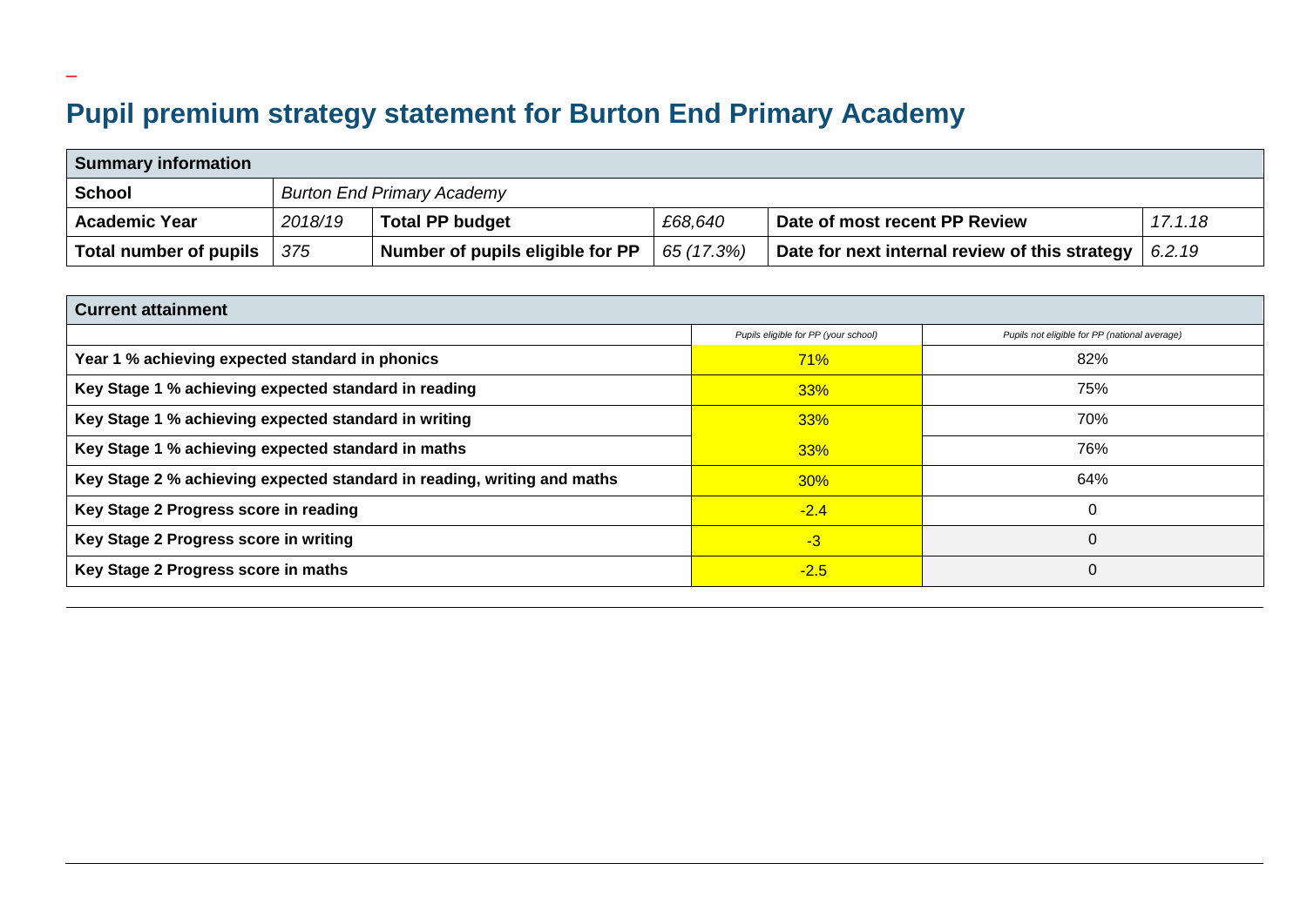|           | 1. Barriers to future attainment (for pupils eligible for PP, including high ability)                                                                                                                            |                                                                                                                                                                                                                                                                                                                                                                                                                                    |  |  |  |  |
|-----------|------------------------------------------------------------------------------------------------------------------------------------------------------------------------------------------------------------------|------------------------------------------------------------------------------------------------------------------------------------------------------------------------------------------------------------------------------------------------------------------------------------------------------------------------------------------------------------------------------------------------------------------------------------|--|--|--|--|
|           | In-school barriers (issues to be addressed in school, such as poor oral language skills)                                                                                                                         |                                                                                                                                                                                                                                                                                                                                                                                                                                    |  |  |  |  |
| А.        | Consistency in the quality of teaching across the school                                                                                                                                                         |                                                                                                                                                                                                                                                                                                                                                                                                                                    |  |  |  |  |
| <b>B.</b> | Limited speech and language skills which impact on learning                                                                                                                                                      |                                                                                                                                                                                                                                                                                                                                                                                                                                    |  |  |  |  |
| C.        | Pupils' social, emotional and mental health needs which impact on their readiness to engage with learning                                                                                                        |                                                                                                                                                                                                                                                                                                                                                                                                                                    |  |  |  |  |
| D.        | Gaps in prior learning which increase the gap between children and their peers                                                                                                                                   |                                                                                                                                                                                                                                                                                                                                                                                                                                    |  |  |  |  |
|           | External barriers (issues which also require action outside school, such as low attendance rates)                                                                                                                |                                                                                                                                                                                                                                                                                                                                                                                                                                    |  |  |  |  |
| Ε.        | Consistency of attendance and punctuality                                                                                                                                                                        |                                                                                                                                                                                                                                                                                                                                                                                                                                    |  |  |  |  |
| F.        | Low self-esteem, aspiration, lack of understanding about achievement and potential, lack of role models.                                                                                                         |                                                                                                                                                                                                                                                                                                                                                                                                                                    |  |  |  |  |
| G.        | Home-School relationships                                                                                                                                                                                        |                                                                                                                                                                                                                                                                                                                                                                                                                                    |  |  |  |  |
|           | 2. Desired outcomes                                                                                                                                                                                              |                                                                                                                                                                                                                                                                                                                                                                                                                                    |  |  |  |  |
|           | Desired outcomes and how they will be measured                                                                                                                                                                   | Success criteria - what does success look like?                                                                                                                                                                                                                                                                                                                                                                                    |  |  |  |  |
| Α.        | Teaching will be consistently 'Good' or better across the school. Lesson<br>observations, progress/attainment data and 'book looks' will be used to monitor<br>consistency and high standards across the school. | Staff across the school confidently teach lessons to a high standard,<br>particularly reading, writing, maths and science.<br>Any inadequate teaching will be identified and addressed quickly by SLT.<br>Termly progress meetings show that children are making expected progress<br>or better.                                                                                                                                   |  |  |  |  |
| <b>B.</b> | Children can talk confidently and articulately about what they are learning.<br>Disadvantaged children have experiences that boost vocabulary.                                                                   | Children have opportunities throughout school to have experiences that will<br>boost their vocabulary (SFA, school trips, visits etc.).<br>Lesson observations show that children are encouraged and praised for<br>using key vocabulary and articulating ideas in full sentences.<br>Where possible, disadvantaged pupils are used as 'guides' and 'classroom<br>greeters' to give more opportunities to develop speaking skills. |  |  |  |  |
| C.        | Children are able to manage their emotions and speak openly to appropriate adults<br>if they have a problem.<br>Pupil engagement with learning is good.                                                          | Children know who to speak to when they have a concern and can articulate<br>their feelings and problems clearly.<br>Children have skills of resilience and self-regulation to maximise their<br>learning potential.                                                                                                                                                                                                               |  |  |  |  |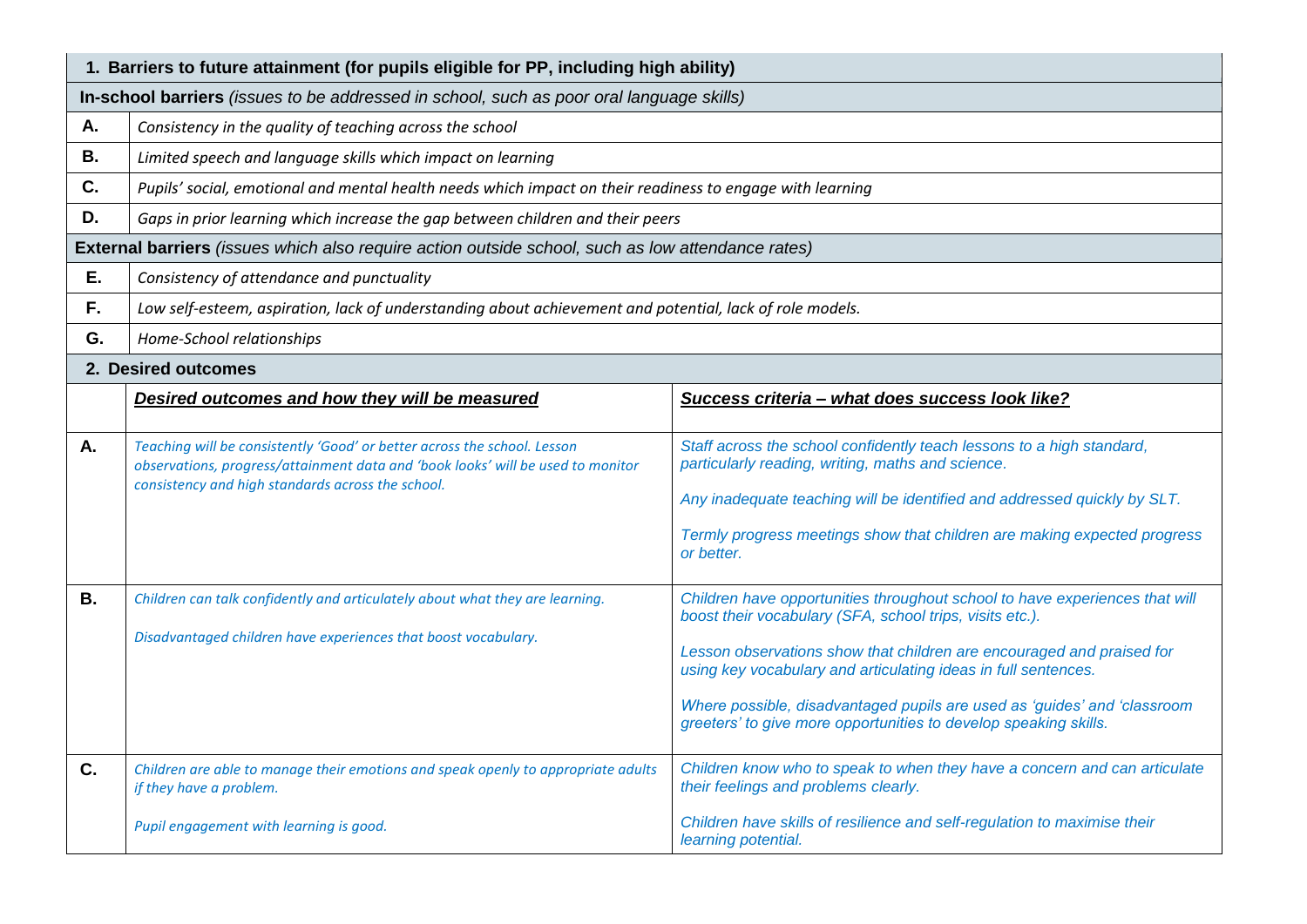| D. | Disadvantaged children have a good level of development and close attainment<br>gaps with their non-disadvantaged peers quickly.     | Children's areas for development are identified early in the child's learning journey<br>and are actioned as a priority to ensure that gaps do not develop.<br>Regular analysis of assessment data from EYFS identifies key areas for intervention<br>(where necessary). |
|----|--------------------------------------------------------------------------------------------------------------------------------------|--------------------------------------------------------------------------------------------------------------------------------------------------------------------------------------------------------------------------------------------------------------------------|
| Ε. | Attendance of disadvantaged children is above 95%.                                                                                   | Attendance of disadvantaged children is 95% or better each term.                                                                                                                                                                                                         |
|    | The levels of persistent absenteeism is reduced.                                                                                     | Year-on-year and term-on-term data shows an improvement in the<br>attendance of disadvantaged pupils.                                                                                                                                                                    |
|    |                                                                                                                                      | Families of pupils who are persistently absent from school engage with<br>Family Support Worker to address barriers to attendance.                                                                                                                                       |
|    |                                                                                                                                      | Children entitled to Pupil Premium attend at least one extra-curricular club<br>(attendance at these clubs will be monitored).                                                                                                                                           |
| F. | Children are happy, confident and motivated learners.                                                                                | Children's self-esteem is either 'average' or better.                                                                                                                                                                                                                    |
|    | Children can speak positively about their learning experience at school and identify                                                 | Children engage with and show the RESPECT values.                                                                                                                                                                                                                        |
|    | their own strengths.                                                                                                                 | Pupil's self-esteem scores are shared with staff termly and patterns of issues<br>are shared and addressed as a staff.                                                                                                                                                   |
|    |                                                                                                                                      | Disadvantaged pupils are represented in every aspect of school life (Pupil<br>Forum, School Teams etc.)                                                                                                                                                                  |
| G. | Communication between home and school is improved with higher levels of<br>parental engagement in school activities.                 | Parental attendance at school events and consultations evenings increases<br>so parents are better able to support their children in home learning.                                                                                                                      |
|    | The parents of disadvantaged pupils engage frequently with the school regarding<br>their child's attendance, progress and wellbeing. | Parents communicate openly and frequently with teachers of their children to<br>ensure all their wellbeing and learning needs are being met.                                                                                                                             |
|    |                                                                                                                                      | 'Year group emails' are used frequently as a means to relay information to<br>the school.                                                                                                                                                                                |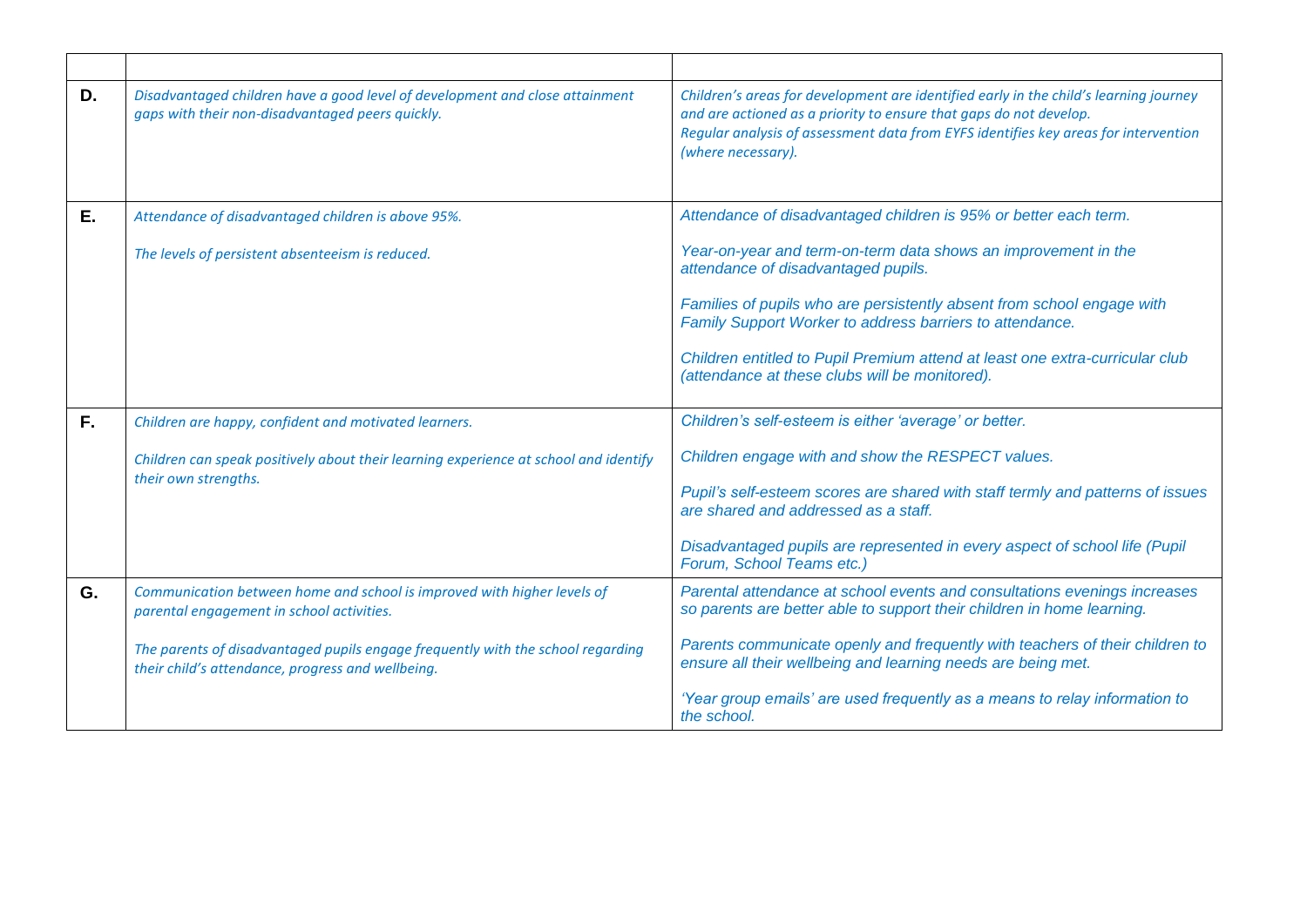| 3.                                                                                                                                                                                                                              |                                                                                                                                                                                             | 4. Planned expenditure                                                                                                                                                                                                                                                                                           |  |                                                                                                                                                                                                                                                                                                                                              |                                                                                                                                                                                                                                                                                                                                                                                                                                                                                                           |                         |                                                                                                                           |                                                                                                                                      |
|---------------------------------------------------------------------------------------------------------------------------------------------------------------------------------------------------------------------------------|---------------------------------------------------------------------------------------------------------------------------------------------------------------------------------------------|------------------------------------------------------------------------------------------------------------------------------------------------------------------------------------------------------------------------------------------------------------------------------------------------------------------|--|----------------------------------------------------------------------------------------------------------------------------------------------------------------------------------------------------------------------------------------------------------------------------------------------------------------------------------------------|-----------------------------------------------------------------------------------------------------------------------------------------------------------------------------------------------------------------------------------------------------------------------------------------------------------------------------------------------------------------------------------------------------------------------------------------------------------------------------------------------------------|-------------------------|---------------------------------------------------------------------------------------------------------------------------|--------------------------------------------------------------------------------------------------------------------------------------|
| Academic year                                                                                                                                                                                                                   |                                                                                                                                                                                             | 2018/19                                                                                                                                                                                                                                                                                                          |  |                                                                                                                                                                                                                                                                                                                                              |                                                                                                                                                                                                                                                                                                                                                                                                                                                                                                           |                         |                                                                                                                           |                                                                                                                                      |
|                                                                                                                                                                                                                                 | The three headings below enable schools to demonstrate how they are using the pupil premium to improve classroom pedagogy, provide<br>targeted support and support whole school strategies. |                                                                                                                                                                                                                                                                                                                  |  |                                                                                                                                                                                                                                                                                                                                              |                                                                                                                                                                                                                                                                                                                                                                                                                                                                                                           |                         |                                                                                                                           |                                                                                                                                      |
| j.                                                                                                                                                                                                                              |                                                                                                                                                                                             | ii. Quality of teaching for all                                                                                                                                                                                                                                                                                  |  |                                                                                                                                                                                                                                                                                                                                              |                                                                                                                                                                                                                                                                                                                                                                                                                                                                                                           |                         |                                                                                                                           |                                                                                                                                      |
| <b>Desired</b><br>outcome                                                                                                                                                                                                       |                                                                                                                                                                                             | Chosen action /<br>approach                                                                                                                                                                                                                                                                                      |  | What is the evidence and<br>rationale for this choice?                                                                                                                                                                                                                                                                                       | How will you ensure it is<br>implemented well?                                                                                                                                                                                                                                                                                                                                                                                                                                                            | <b>Staff lead</b>       | <b>Cost</b>                                                                                                               | When will you<br>review<br>implementation?                                                                                           |
| Lessons are pitched<br>at an appropriate<br>level for the<br>learners.                                                                                                                                                          |                                                                                                                                                                                             | <b>Success For All (SFA)</b><br>will be implemented<br>into the curriculum to<br>ensure children are<br>taught with peers that<br>are at their 'stage not<br>age'.<br><b>SFA will be delivered</b><br>consistently across the<br>school so that the same<br>expectations.<br>standards and routines<br>are used. |  | <b>Sutton Trust found that;</b><br>The effects of high quality<br>teaching are especially<br>significant for pupils from<br>disadvantaged backgrounds:<br>over a school year, these pupils<br>gain 1.5 years' worth of learning<br>with very effective teachers.<br>Graham Allen's HMI report (2011)<br>states:<br>[SFA is] 'proven to work' | Children will be assessed<br>every eight weeks (according<br>to the programme) and<br>groups will continue to be<br>fluid to ensure that children<br>are being taught at the level<br>appropriate for them.<br><b>SFA lead will monitor the</b><br>implementation and standard<br>of delivery by conducting<br>lesson observations, book<br>scrutiny and data analysis<br>(PiRA).<br><b>Support from SFA</b><br>implementation contact will<br>support teaching staff and<br><b>SFA lead in her role.</b> | <b>MF</b><br><b>SLT</b> |                                                                                                                           | Every eight weeks.<br><b>Half-termly learning</b><br>walks and<br>observations by<br><b>SLT with specific</b><br>foci - January 2019 |
| <b>Support staff are</b><br>well trained and<br>used effectively in<br>supporting class<br>teaching and other<br>activities.<br><b>Support staff</b><br>conduct learning<br><i>interventions</i> where<br>needs are identified. |                                                                                                                                                                                             | <b>Support staff provided</b><br>with the same training<br>as teachers to ensure<br>maximum<br>understanding of SFA<br>approaches for literacy.<br>LSAs have a key role in<br>assessing children and<br>obtaining baseline data<br>for children prior to<br>SFA.                                                 |  | <b>The Education endowment</b><br><b>Foundation 'Making Best Use of</b><br><b>Teaching Assistants' Guidance</b><br>report advocates ensuring<br>support staff are fully prepared<br>and focused on supporting pupils<br>in developing independent<br>learning skills and manage their<br>own learning                                        | <b>LSAs to attend SFA training</b><br>on PD days.<br><b>Monitoring of LSA roles to</b><br>form part of lesson<br>observations.<br><b>LSAs to receive ongoing CPD</b><br>from SLT and are encouraged<br>to ask for support where<br>necessary.<br><b>Support from SFA</b><br>implementation contact will<br>support teaching staff and<br>SFA lead in her role.                                                                                                                                            | <b>MF</b><br><b>SLT</b> | £4.596<br>(additional<br>hours for<br>training on<br>PD days)<br>£30,992<br>(Y1-Y6 LSA<br><b>Intervention</b><br>support) | <b>Half Termly</b><br><b>Half-termly learning</b><br>walks and<br>observations by<br><b>SLT with specific</b><br>foci - January 2019 |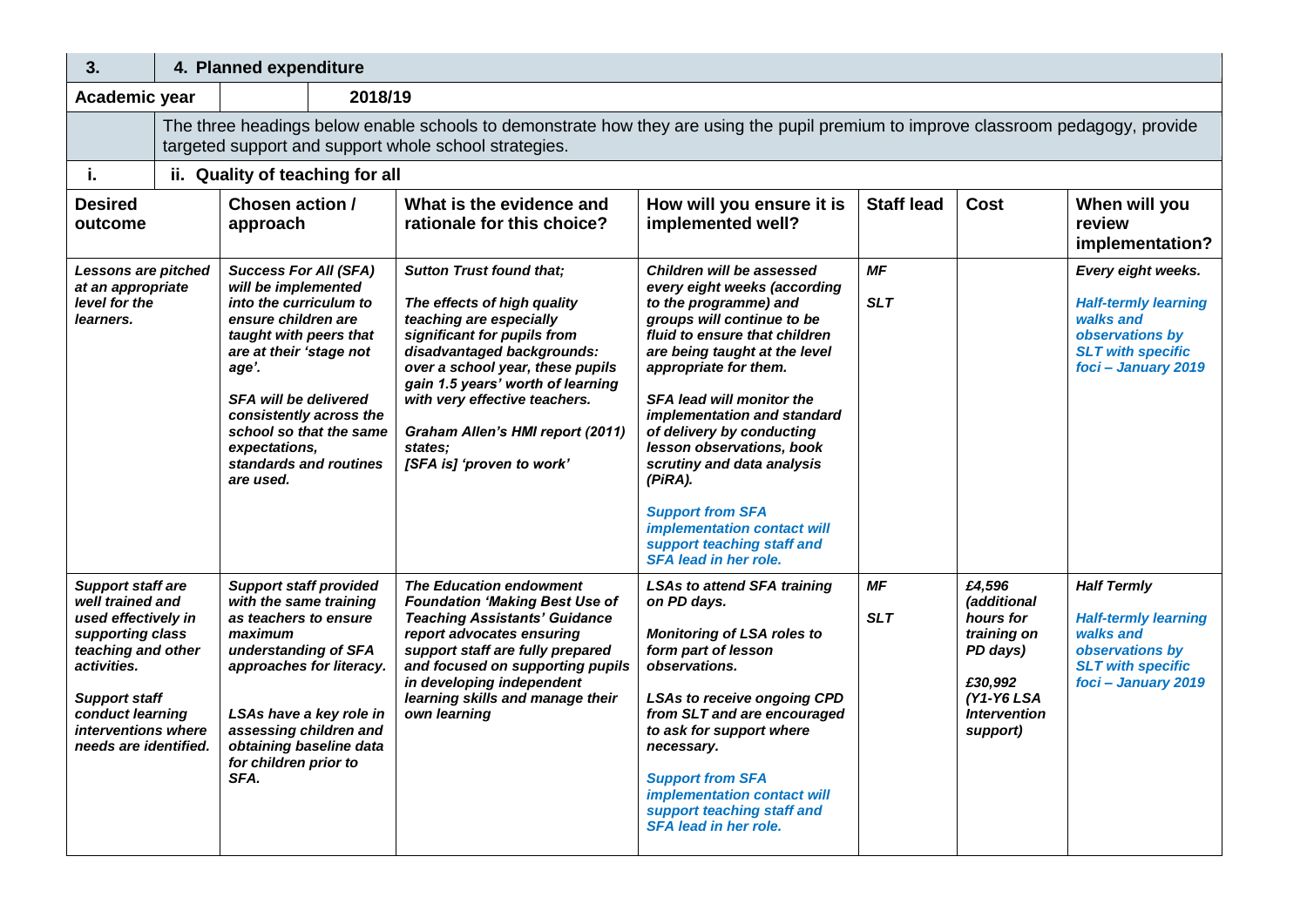| Gaps in pupils'<br>learning (or prior<br>learning) are<br>identified through<br>accurate<br>assessment and<br>addressed quickly. | <b>Assessment Methods:</b><br>PUMA, PiRA, Maths<br><b>Mastery, Accelerated</b><br><b>Reader, No More</b><br><b>Marking, Phonic</b><br><b>Screening, SFA</b><br><b>Timely feedback and</b><br>marking ensure that<br>children have grasped<br>key concepts.<br><b>Pre and Post-teaching</b><br>strategies implemented<br>where necessary.<br>Teachers to work 1:1<br>with targeted pupils in<br>Y6 to consolidate key<br>skills. | Meta-Analysis of Research by<br>John Hattie breaks down quality<br>teaching into:<br>a) pupils having clear goals and<br>objectives, and<br>b) teachers providing pupils with<br>high quality<br>modelling/scaffolding and<br>appropriate steps to achieve<br>them.<br>Impact of B.Jones shows that<br>children working 1:1 with adults<br>for 5-6 45m sessions can improve<br>raw scores considerably. | <b>Eight-weekly review of SFA</b><br>groups will identify children<br>who have struggled to make<br>progress or who have made<br>accelerated progress.<br><b>Termly pupil progress</b><br>meetings will identify children<br>who are falling behind and<br><b>QLA of test papers and</b><br>assessment will identify<br>specific weaknesses.<br>In Year 6, weekly meetings to<br>take place to identify children<br>at risk of falling behind or with<br>potential to reach 'Greater<br>Depth'.<br><b>Adults are directed to work</b><br>with children on particularly<br>skills identified by teachers<br>after lessons and<br>assessments.<br><b>Children requiring</b><br>consolidation or who are on<br>the verge of making expected<br>progress work with BJ<br>(maths), KS (reading) and JJ<br>(SPaG). | <b>Class</b><br><b>Teachers</b><br><b>Subject</b><br><b>Leaders</b><br><b>SLT</b> | £2,522<br>(Accelerated<br><b>Reader)</b><br>£643<br>(No More<br>Marking)<br>£3,600<br>(Maths<br>Mastery) | PiRA/PUMA - termly<br><b>Accelerated Reader</b><br>- weekly/ongoing<br><b>Maths Mastery-</b><br>half-termly<br>SFA - eight weeks<br><b>Weekly meetings for</b><br>Year 6 |
|----------------------------------------------------------------------------------------------------------------------------------|---------------------------------------------------------------------------------------------------------------------------------------------------------------------------------------------------------------------------------------------------------------------------------------------------------------------------------------------------------------------------------------------------------------------------------|---------------------------------------------------------------------------------------------------------------------------------------------------------------------------------------------------------------------------------------------------------------------------------------------------------------------------------------------------------------------------------------------------------|--------------------------------------------------------------------------------------------------------------------------------------------------------------------------------------------------------------------------------------------------------------------------------------------------------------------------------------------------------------------------------------------------------------------------------------------------------------------------------------------------------------------------------------------------------------------------------------------------------------------------------------------------------------------------------------------------------------------------------------------------------------------------------------------------------------|-----------------------------------------------------------------------------------|----------------------------------------------------------------------------------------------------------|--------------------------------------------------------------------------------------------------------------------------------------------------------------------------|
| Total budgeted cost   £42,353                                                                                                    |                                                                                                                                                                                                                                                                                                                                                                                                                                 |                                                                                                                                                                                                                                                                                                                                                                                                         |                                                                                                                                                                                                                                                                                                                                                                                                                                                                                                                                                                                                                                                                                                                                                                                                              |                                                                                   |                                                                                                          |                                                                                                                                                                          |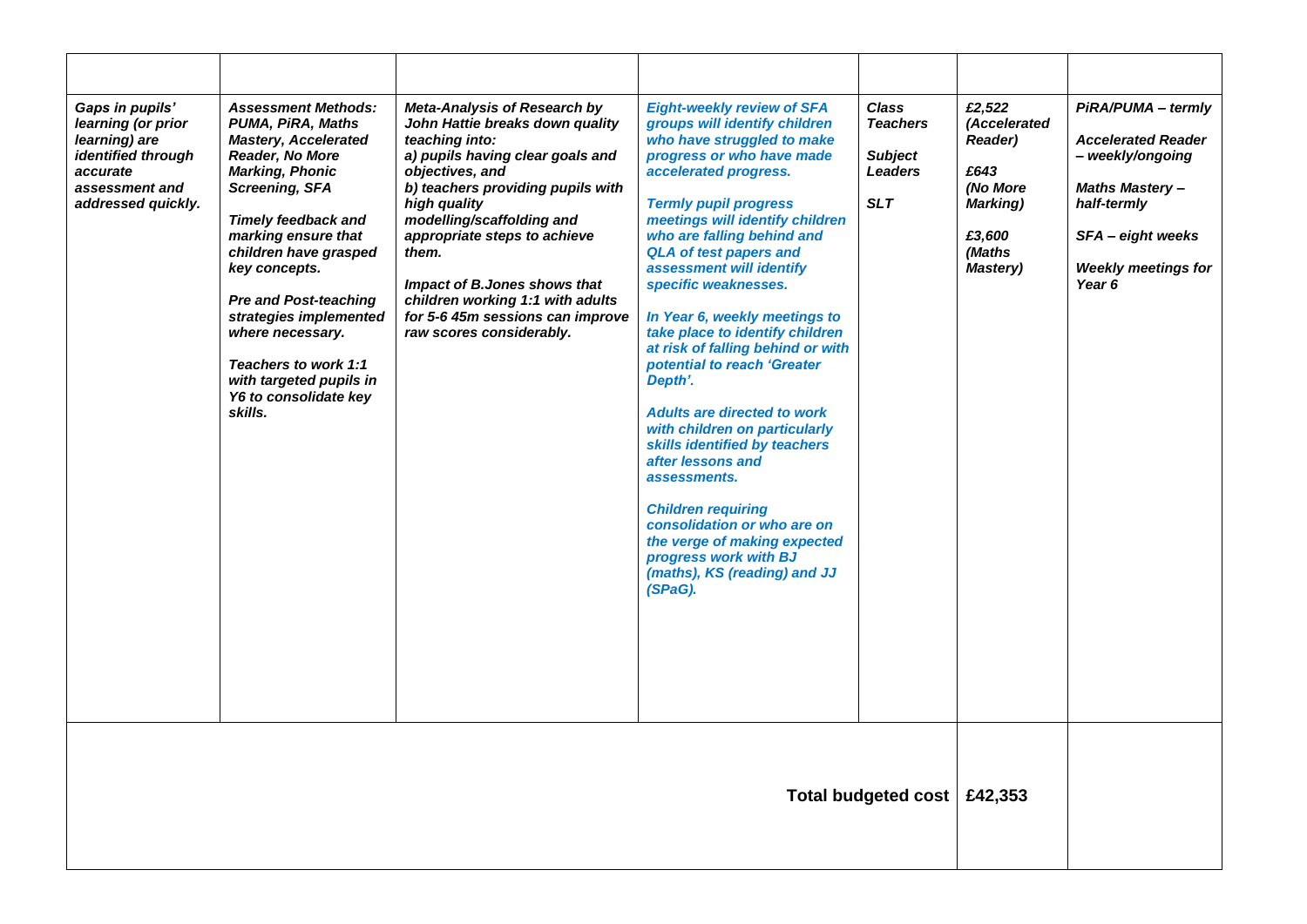| iii.                                                                                                                                                                                                               | iv. Targeted support                                                                                                                                                                                                                                                                                                                                                                                                                                                                                                                                                                                                                                                                                         |                                                                                                                                                                                                                                                                                                                                                                                                                                                    |                                                                                                                                                                                                                                                                                                                                                                                                                                                                                                                                                                                                                                                                                                                                                                     |                                                                                                                     |                           |                                                      |  |
|--------------------------------------------------------------------------------------------------------------------------------------------------------------------------------------------------------------------|--------------------------------------------------------------------------------------------------------------------------------------------------------------------------------------------------------------------------------------------------------------------------------------------------------------------------------------------------------------------------------------------------------------------------------------------------------------------------------------------------------------------------------------------------------------------------------------------------------------------------------------------------------------------------------------------------------------|----------------------------------------------------------------------------------------------------------------------------------------------------------------------------------------------------------------------------------------------------------------------------------------------------------------------------------------------------------------------------------------------------------------------------------------------------|---------------------------------------------------------------------------------------------------------------------------------------------------------------------------------------------------------------------------------------------------------------------------------------------------------------------------------------------------------------------------------------------------------------------------------------------------------------------------------------------------------------------------------------------------------------------------------------------------------------------------------------------------------------------------------------------------------------------------------------------------------------------|---------------------------------------------------------------------------------------------------------------------|---------------------------|------------------------------------------------------|--|
| <b>Desired</b><br>outcome                                                                                                                                                                                          | <b>Chosen</b><br>action/approach                                                                                                                                                                                                                                                                                                                                                                                                                                                                                                                                                                                                                                                                             | What is the evidence and<br>rationale for this choice?                                                                                                                                                                                                                                                                                                                                                                                             | How will you ensure it is<br>implemented well?                                                                                                                                                                                                                                                                                                                                                                                                                                                                                                                                                                                                                                                                                                                      | <b>Staff lead</b>                                                                                                   | <b>Cost</b>               | When will you<br>review<br>implementation?           |  |
| To improve pupils'<br>vocabulary,<br>comprehension and<br>inference skills.<br>To increase quantity<br>and quality of<br>pupils' reading<br>To ensure pupils are<br>reading books with<br>appropriate<br>challenge | SFA will provide a<br>uniform approach to<br>the learning and<br>development of reading<br>skills. High quality texts<br>are used which will<br>expose children to a<br>wider range of<br>vocabulary.<br><b>AR (Accelerated</b><br>Reader) used to<br>monitor how much<br>reading is occurring in<br>each class. (Challenges<br>and competitions used<br>for motivation).<br><b>Year 6 'Reading Bingo'</b><br>will provide high-<br>quality 'classic' texts<br>for children to read<br>which will expose them<br>to a wider range of<br>styles and genres.<br><b>Year 6 'Revision'</b><br>programme will<br>develop higher-level<br>reading skills and<br>prepare children for<br>end of KS2<br>assessments. | <b>Education Endowment</b><br><b>Foundation found that</b><br>disadvantaged pupils can make<br>5+ months progress using<br><b>Accelerated Reader.</b><br>Graham Allen (2011) for HMI<br>advocates use of SFA.<br><b>Accelerated Reader diagnoses</b><br>ranges of books appropriate for<br>pupils (Zone of Proximate<br><b>Development ZPD)</b><br>Teachers are able to closely track<br>quantity of reading and analyse<br>comprehension of texts | ALL teaching and support<br>staff given SFA training to<br>ensure maximum uptake and<br>confidence.<br><b>Parent Governor (Librarian) to</b><br>be involved in evaluating use<br>of AR.<br>SLT to monitor delivery and<br>quality of SFA teaching.<br><b>Accelerated Reader Reading</b><br><b>Assessments to be carried</b><br>our half-termly to monitor<br>'ZPD' (Zone of Proximal<br>Development) for children as<br>well as their reading ages.<br>'Reading Bingo' display will<br>be set up in the Year 6 area<br>where children will get a<br>sticker for reading and<br>successfully answering<br>questions on a text. Staff will<br>each get a book to be the<br>'champion' of and will ask<br>children questions about it to<br>gauge their understanding. | <b>SFA leads</b><br>(AF and MF)<br>Literacy<br>and PP<br>governors<br><b>SLT</b><br><b>Class</b><br><b>Teachers</b> | £3,000 (SFA<br>resources) | <b>Fortnightly (AR)</b><br><b>Eight weekly (SFA)</b> |  |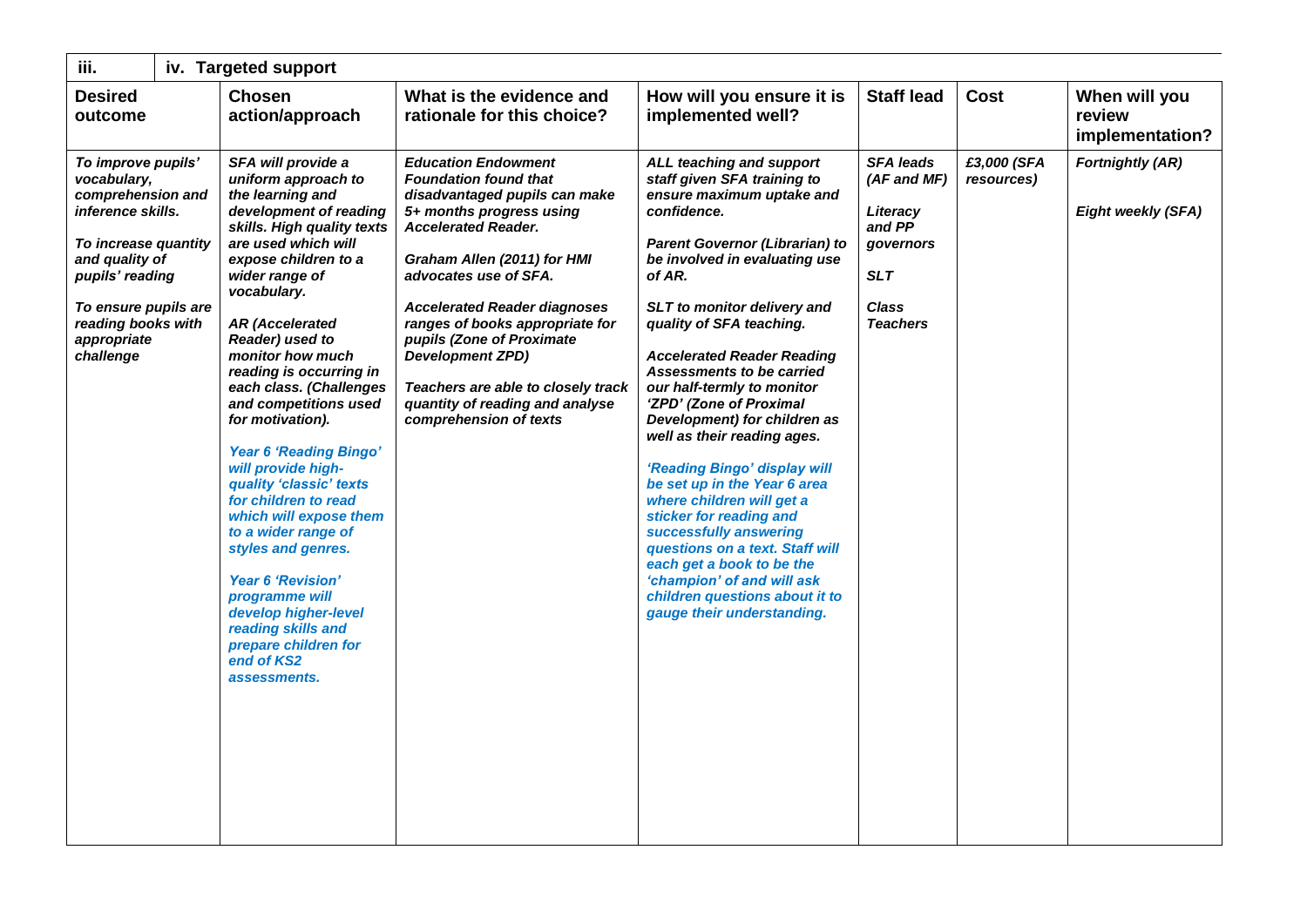| <b>Targeted pastoral</b><br>support and<br>mentoring will be<br>provided to ensure<br>pupils are<br>supported<br>emotionally and<br>socially where<br>needed. | <b>ELSAs (Emotional</b><br><b>Literacy Support</b><br><b>Assistants) will provide</b><br>support through weekly<br>sessions.<br>A new part-time ELSA<br>has been appointed to<br>increase the number of<br>children who can<br>access this resource.<br><b>Teachers will update</b><br>PP Profiles with details | In 2008 the National Federation<br>for Educational research & TDA,<br>found that, 'a culture of<br>mentoring and coaching, will,<br>over time, have an impact on<br>young people and their learning.'                                                                                                                                                                                                                                               | <b>ELSAs will record</b><br>information, attendance and<br>progress on the Pupil<br><b>Premium Profile</b><br><b>Frequency of ELSA support</b><br>will decrease over time as<br>children become more<br>independent and confident.<br><b>Pupil Premium Profiles will be</b><br>checked and updated each<br>half-term with key<br><i>information</i> | <b>Class</b><br><b>Teachers</b><br><b>ELSAs</b><br><b>SENCo</b><br><b>Pupil</b><br><b>Premium</b><br>Champion<br><b>SLT</b> | £8,386<br>£7,135<br>£630 (supply<br>cost for<br>release time) | Weekly meeting with<br><b>SLT</b>                                                                                                                                 |
|---------------------------------------------------------------------------------------------------------------------------------------------------------------|-----------------------------------------------------------------------------------------------------------------------------------------------------------------------------------------------------------------------------------------------------------------------------------------------------------------|-----------------------------------------------------------------------------------------------------------------------------------------------------------------------------------------------------------------------------------------------------------------------------------------------------------------------------------------------------------------------------------------------------------------------------------------------------|-----------------------------------------------------------------------------------------------------------------------------------------------------------------------------------------------------------------------------------------------------------------------------------------------------------------------------------------------------|-----------------------------------------------------------------------------------------------------------------------------|---------------------------------------------------------------|-------------------------------------------------------------------------------------------------------------------------------------------------------------------|
|                                                                                                                                                               |                                                                                                                                                                                                                                                                                                                 |                                                                                                                                                                                                                                                                                                                                                                                                                                                     |                                                                                                                                                                                                                                                                                                                                                     | Total budgeted cost                                                                                                         | £19,131                                                       |                                                                                                                                                                   |
| v.                                                                                                                                                            | vi. Other approaches                                                                                                                                                                                                                                                                                            |                                                                                                                                                                                                                                                                                                                                                                                                                                                     |                                                                                                                                                                                                                                                                                                                                                     |                                                                                                                             |                                                               |                                                                                                                                                                   |
| <b>Desired</b><br>outcome                                                                                                                                     | <b>Chosen</b><br>action/approach                                                                                                                                                                                                                                                                                | What is the evidence and<br>rationale for this choice?                                                                                                                                                                                                                                                                                                                                                                                              | How will you ensure it is<br>implemented well?                                                                                                                                                                                                                                                                                                      | <b>Staff lead</b>                                                                                                           | Cost                                                          | When will you<br>review<br>implementation?                                                                                                                        |
| <b>Pupils become</b><br>independent,<br>confident and<br>develop team-<br>working, character-<br>building and social<br>skills.                               | 'Commando Joe'<br>activities to be used as<br>a vehicle for improving<br>team-working clues as<br>well as communication.<br><b>Children will be</b><br>represented in all<br>aspects of school<br>including teams, pupil<br>forum and decision-<br>making.                                                      | <b>The Ofsted Inspection Framework</b><br>focuses on:<br>How well the school supports the<br>formal curriculum with extra-<br>curricular opportunities for pupils<br>to extend their knowledge and<br>understanding and to improve<br>their skills in a range of artistic,<br>creative and sporting activities<br>Commando Joe's has 'a very<br>positive impact on pupils'<br>attendance and punctuality'<br>(OFSTED, Kingsland Primary<br>Academy) | All teaching staff will attend<br>'COJO' training.<br>Key children will be monitored<br>using the tool to gauge the<br>impact it has on attendance<br>and character-building.<br><b>Scheme to be launched</b><br>21.9.18 during assembly.                                                                                                           | <b>SLT</b><br>AF(PP)                                                                                                        | £3.270<br>(Commando<br>Joe package)                           | <b>Half Termly</b>                                                                                                                                                |
| For pupils to access<br>a range of<br>social/cultural/sporti<br>ng experiences,<br>visits and activities.                                                     | Disadvantage children<br>will take part in all<br>cultural visits.<br><b>Curriculum</b><br>development team to<br>plan opportunities for<br>trips to take place.                                                                                                                                                | Pupils' horizons will be<br>broadened and they will learn<br>about culture, history and<br>geography<br>They will be able to use new<br>experience to develop spoken<br>and written language skills.                                                                                                                                                                                                                                                | <b>Review programme of trips</b><br>and attendance.<br><b>School to use curriculum</b><br>expert to help design and<br>deliver a broad, balanced,<br>stimulating curriculum.                                                                                                                                                                        | AF<br><b>BS/RTA</b><br><b>SLT</b>                                                                                           | £1,000                                                        | Yearly<br><b>Trust advisor</b><br>working with<br>curriculum team to<br>rewrite an<br><i>inspirational</i><br>curriculum-<br><b>Autumn and Spring</b><br>2018/19. |